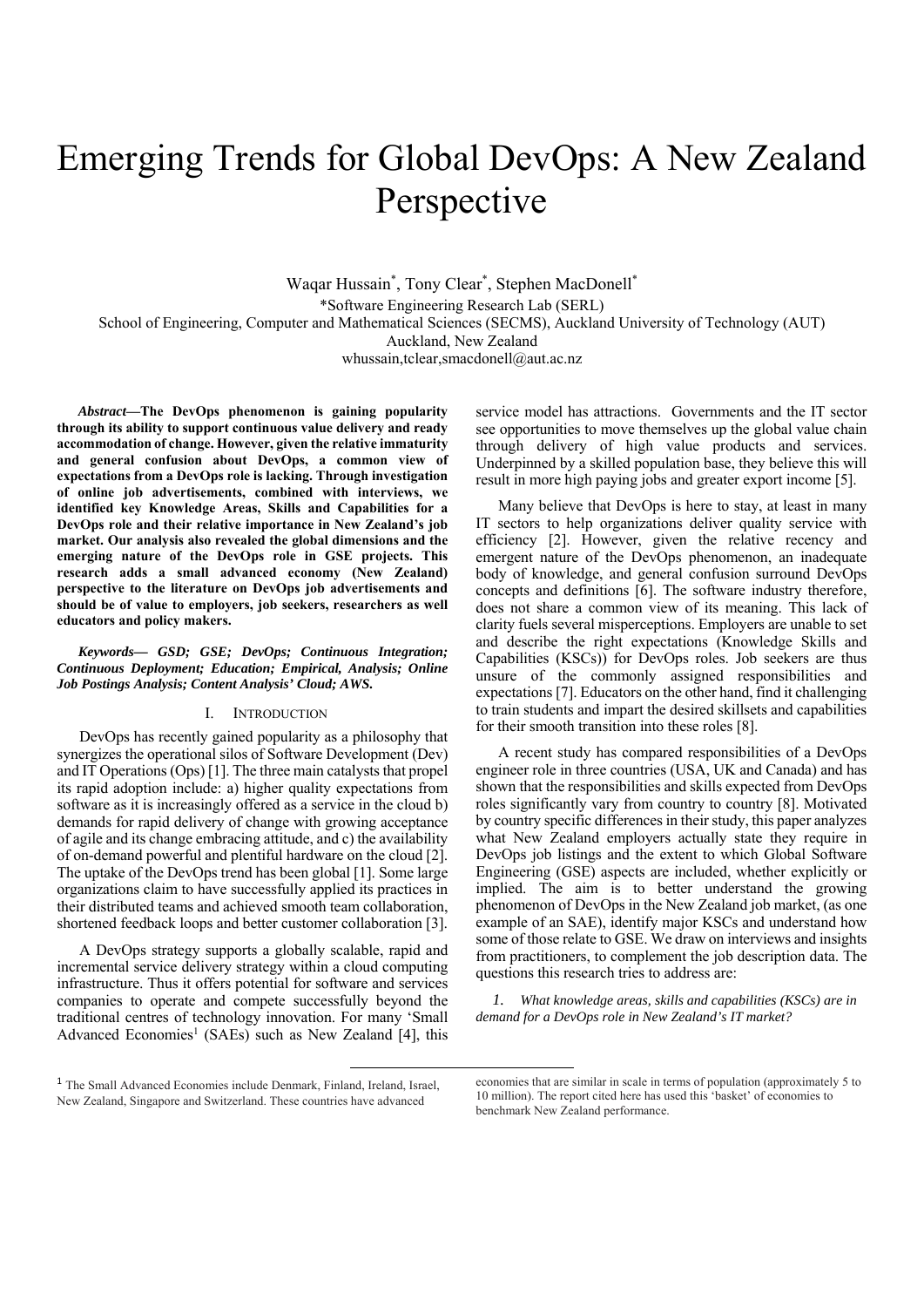#### *2. Which specific KSCs are desired for a DevOps role for distributed development projects?*

This study will identify implications and chart directions for research and practice in the DevOps area, which may have wider applicability to other small advanced economies. We hope the results will spread awareness regarding the DevOps job landscape in NZ and help job seekers as well as graduates gauge their employability in this area. Our findings might also encourage employers to revisit their approach to better understand trends and express their needs in online job ads. It will also enable educators to better align their current programs with the DevOps job market trends if they choose to do so. For researchers, it opens the venues for further investigations about KSCs, their implications for GSE and the evolving DevOps roles in a global context.

This paper proceeds as follows. Section II briefly situates the study in the literature to provide the background and related work in this area. Section III describes the research method, which essentially covers the collection and content analysis of job listings, and interview data. Section IV then presents the results from the study followed by a discussion related to KSCs, DevOps in GSE context and the capabilities desired from DevOps roles working in distributed teams in Section V. Some issues arising for researchers, educators and practitioners in this area are also discussed in Section V. Section IV describes some assumptions and limitations of this work. Finally, Section VII concludes the paper.

# II. LITERATURE REVIEW

# *A. Background*

Traditionally, a disconnect has existed between software development and operations [9], frustrating organizational desires for continuous value delivery. It was apparent that the '*wall of confusion*' caused by independent departments working separately could not achieve the levels of productivity and quality demanded by modern day software [10]. A systems thinking approach was therefore needed, one that emphasized organization-wide collaboration to address the lack of cohesion between these departments [11]. The DevOps approach tries to address this problem by continuously integrating software development with operational deployment [12]. It envisions software development work as one activity that flows across functions instead of viewing it as individual actions that remain "lurking in silos" [11]. This is how DevOps as a strategy aims to break down the functional silos and improve collaboration as well as productivity [13].

The DevOps movement gained momentum as more and more professionals began to realize its potential benefits in the world of building, deploying, and maintaining environments [11]. With maturing technology and on-demand plentiful resources in the cloud, the possibilities of a wider industrial application of DevOps was increased. By putting DevOps philosophy into practice, the 'unicorns' of DevOps such as Amazon, Google, Netflix and Snapchat are observed to be achieving significant performance improvements and success [14]. Furthermore, these companies substantially invested into DevOps and have innovatively advanced the release engineering techniques and technologies which can now reduce release cycle times to days or even hours [15]. Several equally successful DevOps model variants such as NoOps, ChatOps, and SmartOps are brought to the fore by these organizations [16, 17].

A recent report [18], quantifies the benefits of investing into the DevOps initiatives. The key findings are: high-performing IT organizations<sup>2</sup> deliver 200 times more frequently, have 2,555 times faster lead time, 24 times faster recovery time with 3 times lower change failure rates, improved quality, security and business outcomes. In another report by Gartner's [19], DevOps is comfortably positioned at the peak of Hype Cycle, leaping from the bottom of the application services trend curve within the last five years (2011-2016). Future predictions are even more promising:

# *"By 2016, DevOps will evolve from a niche strategy employed by large cloud providers to a mainstream strategy employed by 25 percent of Global 2000 organizations". [20]*

DevOps is 'trendy' as tempting success stories of DevOps 'Unicorns', SMEs, and startups are echoed from websites, reports, books, blogs, social and broadcast media [14]. Similarly, slogans like "*Enterprise DevOps adoption Isn't Mandatory - but Neither is Survival*" [21] are enticing everyone to jump upon the DevOps bandwagon [1] without fully understanding what it is. As a result, confusion prevails in the industry as to what DevOps actually means or entails when it comes to engaging people with this strategy [6, 8].

Although DevOps emphasizes people (and culture) over tools and processes, actual implementation utilizes technology. Tools are thus considered mandatory to automate DevOps [13]. The common fluid delivery practices of these tools and technologies enable complexity management in software development. DevOps tools however, are growing organically. With literally tens of possible tools to facilitate particular aspects of DevOps practices, practitioners are having to compile visual aids (such as, Automation tool tables [13] a 'Periodic table' of tools [22] to make sense of which tools belong to which family and for what purpose. Currently these tools facilitate fifteen areas spread across software development to deployment (configuration, database, report and release management; Continuous Integration, Deployment, testing, collaboration, cloud, security and so on). Each area or activity has anywhere between six to fourteen tools.

This situation is well reflected with the booming DevOps toolset market growth that was presaged to reach \$2.3 billion in 2015 [Gartner News Room 5 March 2015]. However, the growing complexity in the repertoires of DevOps tools means that there is uncertainty as to what is the best combination of tools. Employers find it difficult to advertise and seek expertise in the right tool combination and job seekers are unsure about the most advantageous and suitable suite of tools to learn for a DevOps role-fit.

-

<sup>2</sup>"an organization that achieves financial and non-financial results that are exceedingly better than those of its peer group over a period of time of five

years or more, by focusing in a disciplined way on that which really matters to the organization.'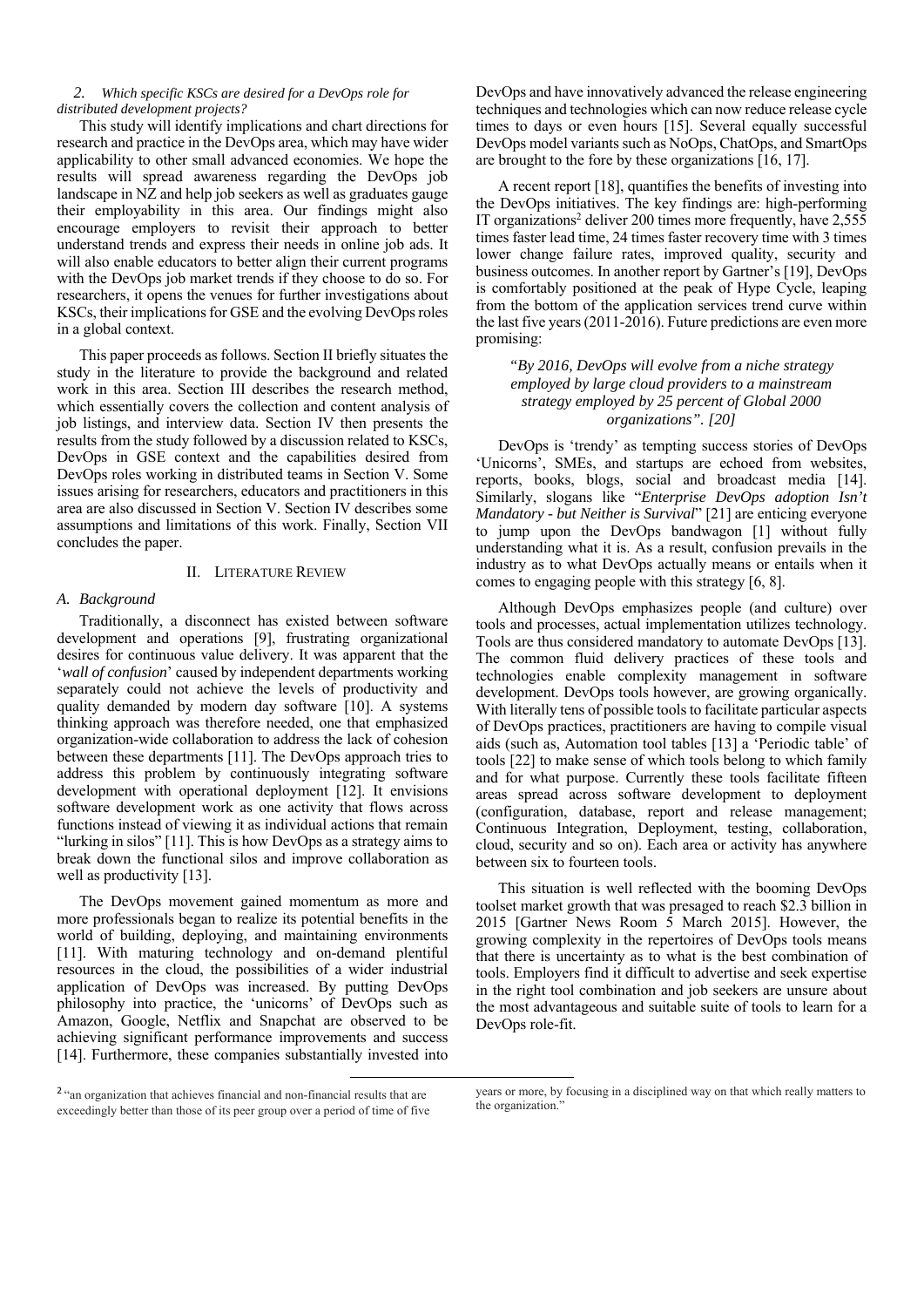# *B. Related Work*

Investigation into what employers want from their potential employees could be carried out in a number of ways such as interviews, surveys from employers and job seekers or unobtrusively through online job ads [23]. Several studies have been conducted using these methods in the field of IS using job ads to assess the employer requirements often as an attempt to reconcile the gaps between industry needs and academia's offerings [23, 24].

To the best of our knowledge there are few studies related to DevOps in a GSE context. This has been one of the motivations to carry out this research. Only two studies were found that related to DevOps in the recent International Conference on Global Software Engineering 2016 (ICGSE 2016). One was by Diel et al., [25] describing communication challenges of a distributed agile team due to their geographical, socio-cultural, and temporal distance. The other study by Calefato and Lanubile [26] was on improving distributed team coordination to enable continuous deployment using a '*hub-and-spoke'* model.

While there are several studies using online job postings related to Information Systems (IS), of note are two which closely relate to our research. The first is by Kanij, Merkel and Grundy [24] online advertisements to identify software testing related job responsibilities. They analyzed 47 job postings and found that a tester's responsibilities went beyond test specific activities. They presented a summary of tasks specifically related to testing-specific responsibilities as well as other tasks testers have to perform routinely. They concluded that testers have to perform non test specific additional activities such as research and development, requirements analysis and learning new technologies to satisfactorily complete their job.

Kennan and colleagues [27], carried out a similar study on online job ads to understand market demands for Skills, Knowledge and Competencies (SKC) of early information systems (IS) graduates. They identified patterns in job-specific requirements and they placed under relevant categories. They identified IS Development (a mix of personal competencies and technical skills in software development) as the core combination SKCs desired in early graduates. The second major area of the desired competency in students was more technical in nature requiring skill and competence in Architecture and Infrastructure, Operating Systems, Network and Security.

The most recent study using online job advertisements is by Kerzazi and Adams [8]. They analyzed 211 randomly selected online job postings of five different countries and for three particular roles; DevOps Engineer, Build and Release Engineers. They identified common themes of activities these roles have to perform. They argue that companies do not fully understand what skills to look for when they advertise to hire people in these roles. This, according to them, was due to a lack of common vocabulary and the body of knowledge in the DevOps area; a finding that resonates well with the existing literature especially regarding the opaqueness in the definition of the DevOps concept [28].

There is some similarity in research design between our work and that carried out by Kerzazi and Adams' in [8], therefore it is important that we establish a distinction between

the two studies. Several differences bring novelty to our work. First is the difference in focus; Kerzazi and Adams' study is aimed at identifying the common activities performed by DevOps Engineers whereas our research is focused on the understanding the knowledge, technical skills and capabilities required by employers to carry out these activities. Second is the scope of job role, while they were mainly interested DevOps engineer role, our study had a broader scope and included all advertised jobs for any DevOps role. As a result, our job search picked up titles such as *Infrastructure & Automation Specialist, Integration Technical Lead, Java Full Stack Web Developer* and so on. Furthermore, we included all the 69 jobs identified through our search compared to taking a sample of identified jobs as done by Kerzazi and Adam. Third and the most important difference is the inclusion of GSE element in our study. Unlike in [8] our analysis is specifically focused on the evolving DevOps roles that infuse into onshore and geographically distributed teams.

Fourth, rather than looking at jobs advertised in other parts of the world as done in [8] we focused this research specifically on New Zealand's IT job market. As previously mentioned, the NZ context, as an example, of an SAE, was specifically chosen as KSCs are known to vary from country to country as reported in [8]. Finally, in contrast to the single data source used by Kerzazi and Adam, our online job advertisements data is complemented by practitioner interviews and insights shared by them during their public presentations, through guest lectures to our students.

It is a general perception within the fields of research and industry that DevOps is in the ascendancy. Consistent with the quest for 'continuous value delivery'[7] , it is believed to be here to stay, at least in many IT sectors [1, 2]. However, the opaqueness of DevOps, its related practices and the required toolset makes it challenging for employers to describe opportunities and seek candidates with suitable KSCs. It is possible that the academic program development may have evolved somewhat differently to DevOps practice. Therefore, educators remain puzzled with what might be enduring and what should or should not be included in their programs. This mistiness negatively affects their endeavors to adequately train students to enhance their employability for these emerging roles.

Given the current impact and future predictions and the relative confusion as to what DevOps entail, further research is warranted into these aspects of software development in the job market. Furthermore, given the country-specific variations of DevOps responsibilities [8], it is important to understand KSCs in a NZ context, as one example of a small advanced economy, to compare it with study results from other analogous countries.

# III. RESEARCH METHOD

# *A. Research Design*

This research employs a qualitative and interpretive design [29] and a mix of inductive and deductive approaches to investigate the phenomenon of interest. For this research, three sources of qualitative data were utilized to understand Knowledge, Skills and Capabilities (KSCs) for DevOps roles in New Zealand. The sources of data include: 1) Online job advertisements, 2) Practitioner Interviews and 3) Practitioner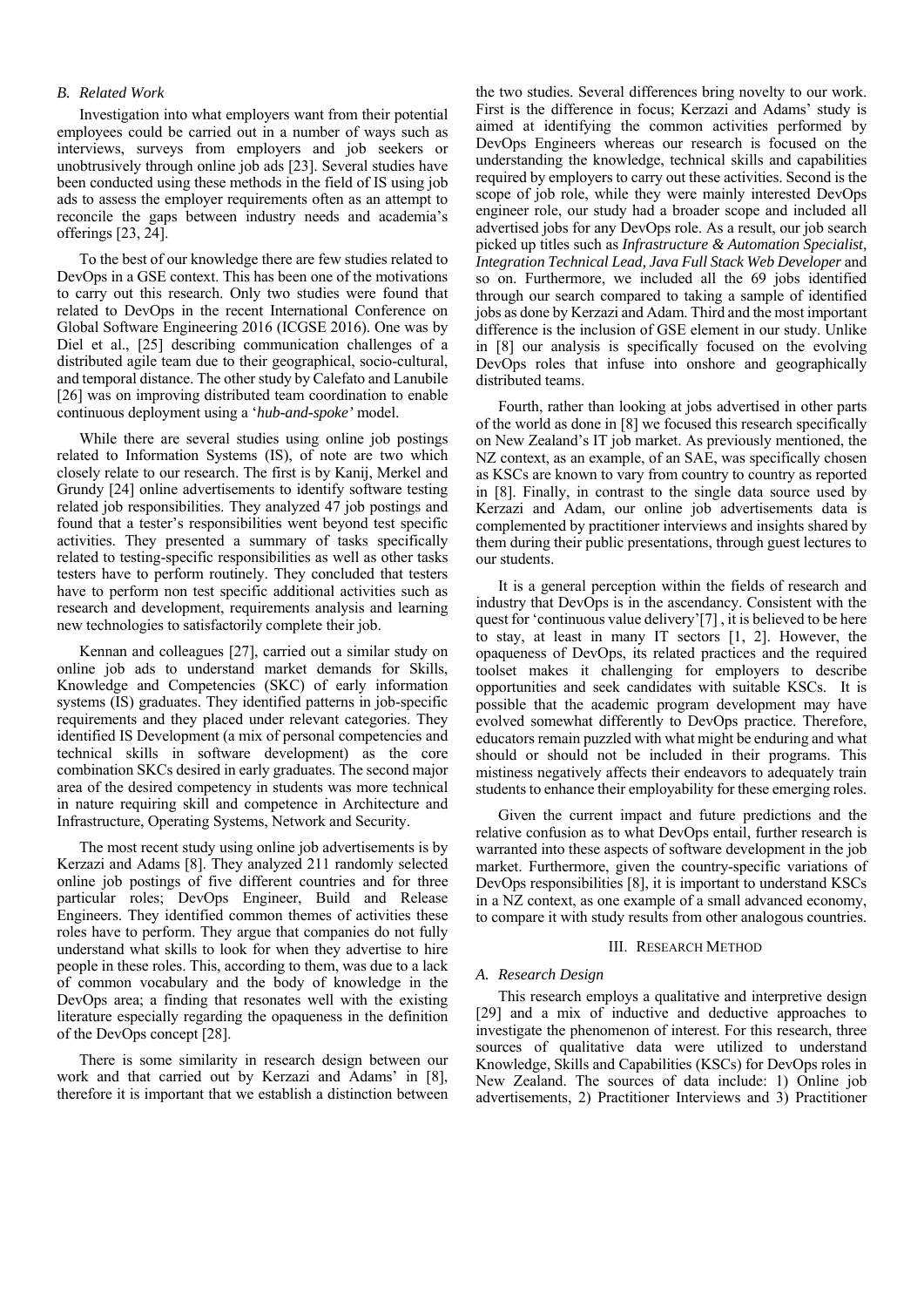Presentations. We applied Summative Content Analysis (SCA) and Directed Content Analysis (DCA) respectively [30] are to inductively analyze qualitative data from job advertisements. Major and minor categories of KSCs were later developed in accordance with the two sources from the literature [31, 32].

For the analysis of interview data, a Thematic Content Analysis technique was applied as described in [33] and data was transcribed using the practical recommendations shared by [34, 35] for systematically handling qualitative data from interviews.

The organization selected to investigate DevOps implementation for this study is a leading NZ stock exchange listed company that provides financial software to small businesses in NZ and globally. For this study a total of 6 interviews were conducted from a variety of roles that included DevOps training manager, Developers, DevOps lead and Tester. These roles were chosen as they were part of the DevOps implementation initiative launched by the selected company around two years ago.

# *1) Online Job Advertisements Analysis*

#### *a) Data Source Selection*

The first step necessary for data analysis was to identify and select an appropriate source for job postings data. As indicators of the short to mid-term course of market demands, job listings are probably the most readily available sources to understand knowledge, skills and capabilities wanted by employers in a particular field of work [27]. We chose *seek.co.nz*<sup>3</sup> *,* a dedicated online job posting company in NZ and Australia, as our data source to assess KSCs for DevOps roles.

#### *b) Data Extraction*

Data was collected between 16 November 2016 and 18 November 2016. A search on the selected job listing site was carried out using *DevOps* as the keyword and *Information & Communication Technology* as the domain classification provided on the website. Since we were trying to search for jobs throughout New Zealand, area specific search criteria such as *City, Town* or *Suburb* was not used. Further filtering of retrieved jobs was possible using criteria such as Type of Work (F*ull Time, Part Time, Contract/Temp, Casual/Vacation*) but was not applied as it was not deemed necessary or useful. Complete job descriptions of all 69 job postings were downloaded and stored in a single (Master) *MS Word* document.

The broad scope of search applied to retrieve job advertisements showed the diversity of job titles and suggested an infusion of DevOps roles into various aspects of software development. Preliminary scanning of job titles revealed a variety of roles, ranging from *DevOps Engineer, Cloud DevOps Engineer, Production Support Developer, Lead Integration Technical Lead* to *Full Stack Developer* among others.

# *c) Data Processing*

The master document of job advertisements was then pruned to eliminate unnecessary spaces, links, copied images and duplicate information. From this document 69 individual job

documents were created and given a unique number for identification. Upon further screening, 18 jobs were removed as they were found to be unrelated to the DevOps role as they hardly mentioned DevOps or mentioned a 'DevOps experience' as a plus. Such jobs included *'Software Applications Solutions Architect'*, *'Agile Consultant', 'Big Data Engineer', 'Business Intelligence Services Team Lead', 'Change Manager', 'Practice Manager'* and so on*.* The remaining 51 documents were then imported into Nvivo, a data analysis software package for further analysis [33].

# *d) Data Classification and Analysis*

Following a Directed Content Analysis (DCA) approach, first the key words and terms were identified and coded manually. The identified keywords such as *'Duties and Responsibilities'*, *'What Will you be doing?'*, *'The inside word'*, *'What would I be doing?'*, were initially placed under Key Duties and Responsibilities category. Similarly, '*Demonstrated Skill-set & experience', 'Essential Skills, Experience in', 'Ideally you will be', 'Key Technical Stuff in tool-belt', 'What do I need?', 'What fits?', 'What will you have?', 'Why you are a legend?',* were placed under Core Skills. The development of these categories was refined and guided by the prior categorization in [31]. The final categories used to capture key words and concepts were *Knowledge Area, Technology and Tools, Programming Languages, Methodology and Capabilities*. These steps were followed by determining operational definitions of the developed categories and, in some cases, modifying them based on the work carried out in [31].

Secondly, using Summative Content Analysis (SCA), a quantification of words appearing in the job advertisement was carried out using a data analysis tool, *Nvivo* [36]. The purpose was to understand the contextual use of an individual word occurrence and ascertain its relative importance in comparison with the other concepts appearing in the advertisements. Words and phrases were thus examined and placed under relevant categories to further develop the KSC picture. Categories developed manually were later verified by word frequency count carried out through *Nvivo* to avoid any chances of missing important concepts. The analysis approach was generally composed of the main steps of analyze, depict, tabulate and discuss as done in [31].

Finally, concepts identified under each main category (along with their occurrence frequency) were grouped into a more representative abstract theme. For example, Build Automation, Build Environment, Build Process were grouped into a *Software Build Process* theme. Similarly, Network Infrastructure (REST, Web services, Firewalls), Network Issues (Trouble Shooting), Network Management (Practice & Procedure, LAN/WAN) were unified under a more abstract and boarder concept *Networking*. On the basis of this analysis a table of categories, themes and concepts was developed (See Appendix 1).

# *2) Interview Data Analysis*

Interviews were transcribed using a Denaturalized approach [35] to retain the accuracy of the interview substance (meaning and perceptions created or shared during the interview).

 <sup>3</sup> Listed on New Zealand's official website for career search as an online source with "An extensive list of job vacancies from employers across New

Zealand and Australia" https://www.careers.govt.nz/job-hunting/job-vacancyand-recruitment-websites/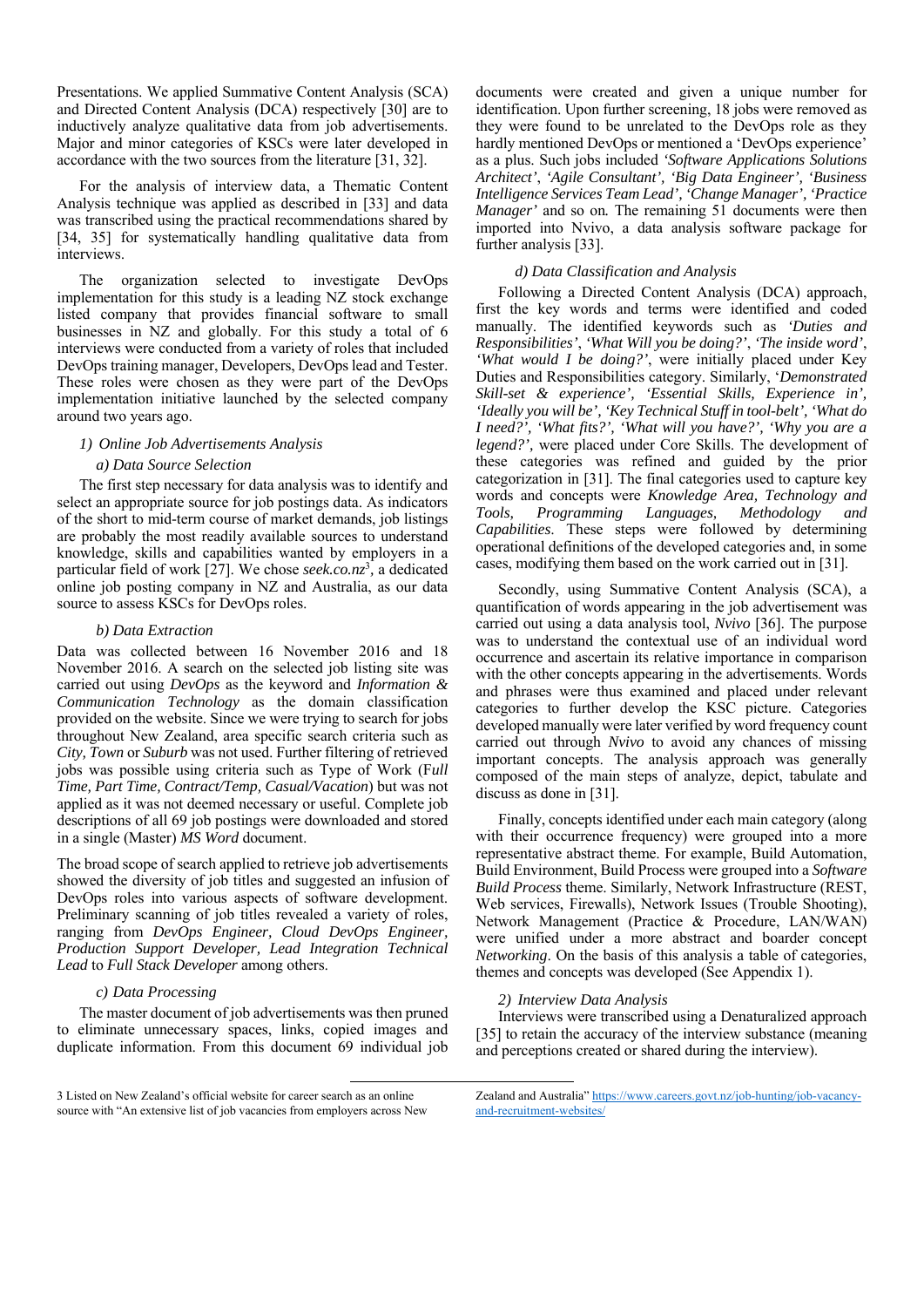

Figure 1: DevOps Knowledge Areas and Major Themes

Transcriptions were re-checked to verify their alignment with the principles of the transcription protocol presented in [34]. Analysis of the interviews was carried out using the Thematic Content Analysis (TCA) technique. Themes were identified in the transcripts using the initially developed KSC categories in this study as well as the general theme of study i.e., 'challenges and benefits of DevOps'.

#### IV. RESULTS

Our analysis of online job advertisements revealed major themes and their relative importance under the categories comprising knowledge, skills, and capabilities. We discuss these results in the following sections individually and complement the findings with insights from our interviews and practitioners' presentations.

#### *A. Knowledge Areas*

The most important Knowledge Area (KA) with the highest percentage (97%) is the *Cloud & Network Infrastructure*. DevOps initiatives are known to utilize cloud technologies and cloud based infrastructure services, so it was not surprising to see knowledge about *Amazon Web Services (AWS)* and *AWS CloudFormation* as highly desired KAs across all jobs. The next closely contested knowledge areas are *Continuous Integration* and *Delivery and Deployment* with a significantly high percentage of 85 and 81 percent respectively. These figures reflect a general view in the literature that DevOps initiatives are almost inseparable from the drive to gain speed in production and delivery through cloud technologies & CI and CD practices (See Figure 1).

A high percentage of job ads required the candidates to have indepth knowledge about Unix / Linux operating systems and their administration. A reason for this could be that most of the jobs advertised were for a DevOps Engineer role with an implicit desire for an Ops person with strong knowledge about Operating systems and infrastructure. Among the significant themes APIs *Web Services Design and Development* were seen as required knowledge areas from the candidates. It may be due to the belief that APIs are an efficient means to programmatically integrate Cloud resources in DevOps[37]. Surprisingly build and release management activities came up only in twenty-one percent of the Ads. One reason could have been that these activities are considered to be the responsibility of developers [38]. Another noteworthy insignificant activity was Testing and Test Automation in the figure which is covered in the Miscellaneous category. The concepts of Cloud, CI and CD are so closely knitted together with test automation in the literature for



Figure 2: DevOps Technology Popularity

example [1] that it was surprising to see a lack of focus on Testing Automation (8%) in the advertisements analyzed in this study.

#### *B. DevOps Technologies*

In DevOps technologies, experience with Delivery and Deployment (D& D) tools were the most sought after skill in potential candidates. Hands on experience with tools such as *Docker, Jenkins, Bamboo* and *Octopus* were highly desirable as shown from the very high percentage (94 %) for D&D category in Figure 2. Experience with Configuration Management tools were the second most sought after skill job seekers. Tools such as *Puppet, Chef, Ansible,* and *BitBucket* were repeatedly mentioned. This means that tools like Puppet and Chef that support CM have maintained their popularity over the last few years in the literature and industry as reported in [39] and [40]. Source and version control tools such as *Git* and *Subversion* were apparently less significant compared to Deployment and CM tools with only 35 percent of ads reporting them.

As seen in Figure 2, technological enablers of DevOps such as Build Automation, Artefact management and Monitoring did not appear frequently scoring 20, 16 and 16 percent respectively. Again, this lack of emphasis on Build Automation and Artefact management tools such as (Ant, Gradle, Maven, Artifactory etc.), could be due to the belief that these tools are mainly for supporting developers rather than Ops people and hence not required in many of the DevOps engineering jobs.

#### *C. Languages and Frameworks*

In programming languages, experience with Java, C# and Ruby were commonly desired with 71 percent of the ads requiring competency in these languages (Figure 3). Some form of scripting skills were demanded from the candidates in all advertisements (100%).



Figure 3: DevOps Languages and Frameworks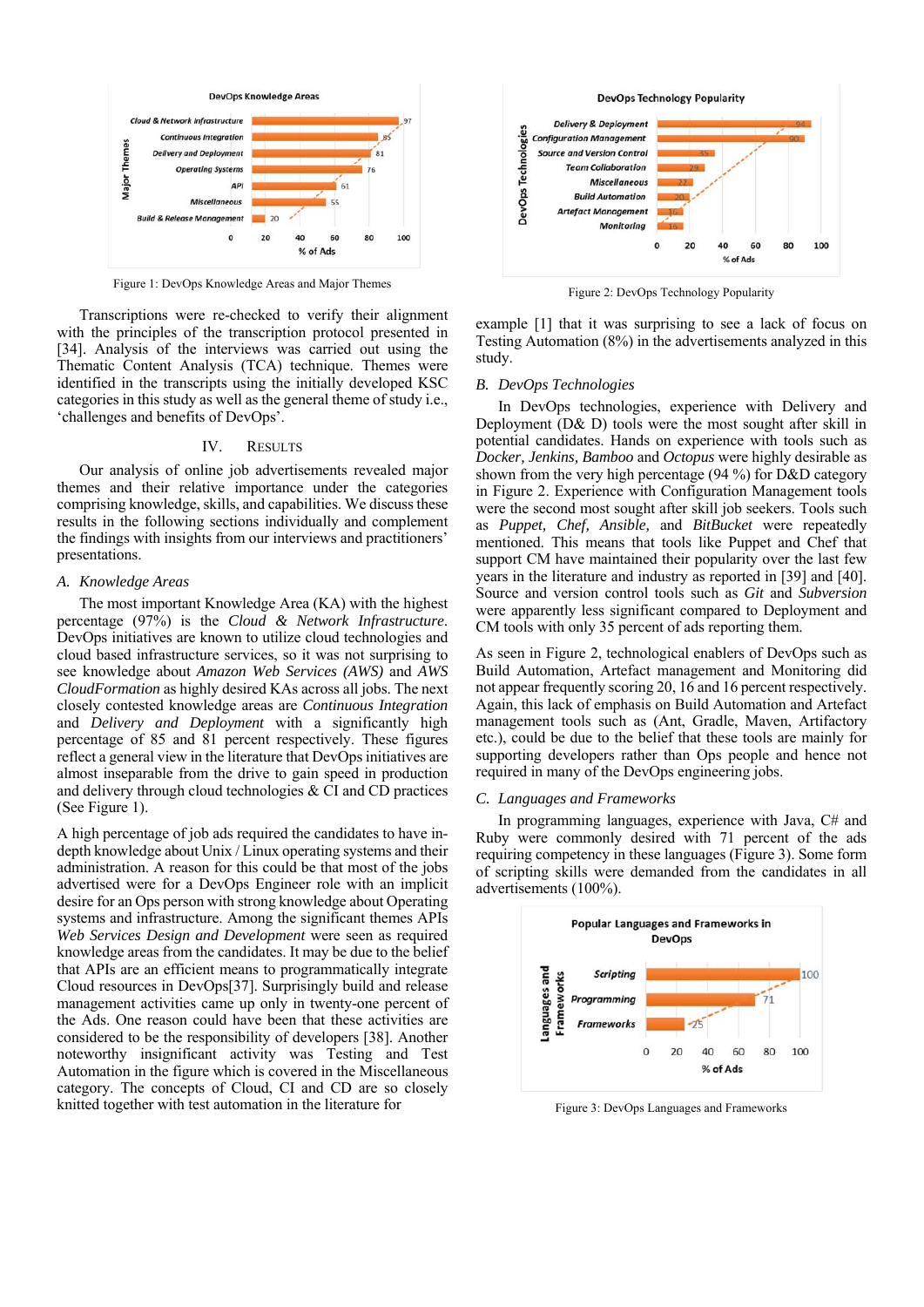

Figure 4: Capabilities Desired for a DevOps Role

The analysis revealed that Python, PHP, PowerShell, JavaScript, Bash and Angular were in high demand (See Appendix 1 for details). Our results confirm scripting related findings by Kerzazi and Adam [8], who also identified scripting tasks to be the most important theme across DevOps roles they evaluated. The commonly cited frameworks of choice for the employers included .NET and Spring however they were specified only in 25 percent of the ads (See Figure 3).

#### *D. Capabilities*

Complementing the required knowledge and skills, job ads also showed a desire for recruits who had specific (Attributes, Dispositions, Attitude & Philosophy) detailed in Appendix 1. Schussler observes that

> *"dispositions are different from knowledge and skills"* and *"concerns not what abilities people have, but how people are disposed to use those abilities" [41].*

The dispositions and attributes sought were typically human and team centric, demanding flexibility and adaptability, a wider mindset including customer/business awareness, relationship management, communication, general business acumen and respect in collaborative relationships (Figure 4).

#### *E. Job Titles and Roles*

From our analysis of Job listings, we see a diversity of job titles were advertised to join organizations in various DevOps roles (See Appendix 1). Furthermore, job titles whether emphasizing a Dev or Ops aspect, demanded skills extending from Dev to Ops and vice versa. For example, 20% of the job ads sought Full Stack Developers in C#, Java PHP and .NET but also required experience in CI / CD, Build & Release, Cloud technologies and infrastructure management in Linux or Unix.

Similarly, 70% of the job emphasizing Ops elements required the candidates to have strong scripting skills and knowledge and experience of DevOps tools as well as awareness of CI and CD practices. This is an indicator of the industry trend where the DevOps philosophy has started to take its roots where the departmental silos are being challenged. Dev and Ops people are increasingly joining teams and sharing responsibilities from development to deployment of code.

## V.DISCUSSION

The results from our analysis of job advertisement data raised several interesting points for further discussion from which we can draw a set of conclusions. We discuss our main findings below.

# *A. State of DevOps and GSE*

From our analysis we see DevOps occupying an intermediate role in today's NZ software companies. We are seeing differing constellations of teams situated within wider groupings or "tribes"[42], with a typical formation having multiple teams interfacing to a single DevOps release team, often with a Release Manager role who acts as a boundary spanner between the development activities and the production release. So while we are seeing continuous integration we are not seeing continuous deployment yet.

However, supported by our interview data we believe DevOps is evolving from the current restricted position of quite 'bottlenecked tribes' to a more open model of contribution which we might term 'free-wheeling tribes'. In that model teams are distributed but share development and operations roles and all teams can equally continuously integrate and deploy. The role of the release manager in such scenarios becomes defunct.

#### *B. Absence of Global*

From our data we saw that some 16 percent of the job ads explicitly mentioned global aspects. So we found there is not a strong focus on GSE. However, we also drew the conclusion that global aspects or global dimensions were implicit in most of the advertisements, whether by the cloud context enabling software to be readily deployed globally, the ability and need to serve customers in global markets or need to manage or work collaboratively work with distributed teams.

The capabilities desired by the employers as reported in Appendix give an indication of DevOps roles' orientation towards a distributed or even global nature. The attributes such as *Mentorship (14), Customer Engagement (14), Collaboration (8), Leadership (16), Interpersonal Skills (8), Knowledge Sharing (4) Relationship Building (2), Team Player (6), Respectful (*1), as noted in Appendix 1, advertised by many companies having global clientele does allude towards a possible distributed or global DevOps role*.* 

#### *C. Knowledge Areas*

Knowledge areas demanded were a mix of traditional development and cloud computing knowledge and skills, based within an infrastructure and technology context. Build, release CI & CD automation practices were sought as critical skillsets. Operating systems and system administration know-how were important, as were APIs and Packaged or high level products supporting web interoperability and enabling productivity, and component and services composition.

During the interviews the DevOps team lead identified a general lack of skillset in networking and infrastructure concepts in people seeking DevOps roles in their organization.

> *"We have very hard time hiring for people because the skillset does not exist. Like people with good fundamentals of networking and data centre*   $e$ *ngineering.*

According to the DevOps lead, fundamentals of networking, typology diagrams and the understanding of network infrastructure and micro services were essential for any role related to DevOps.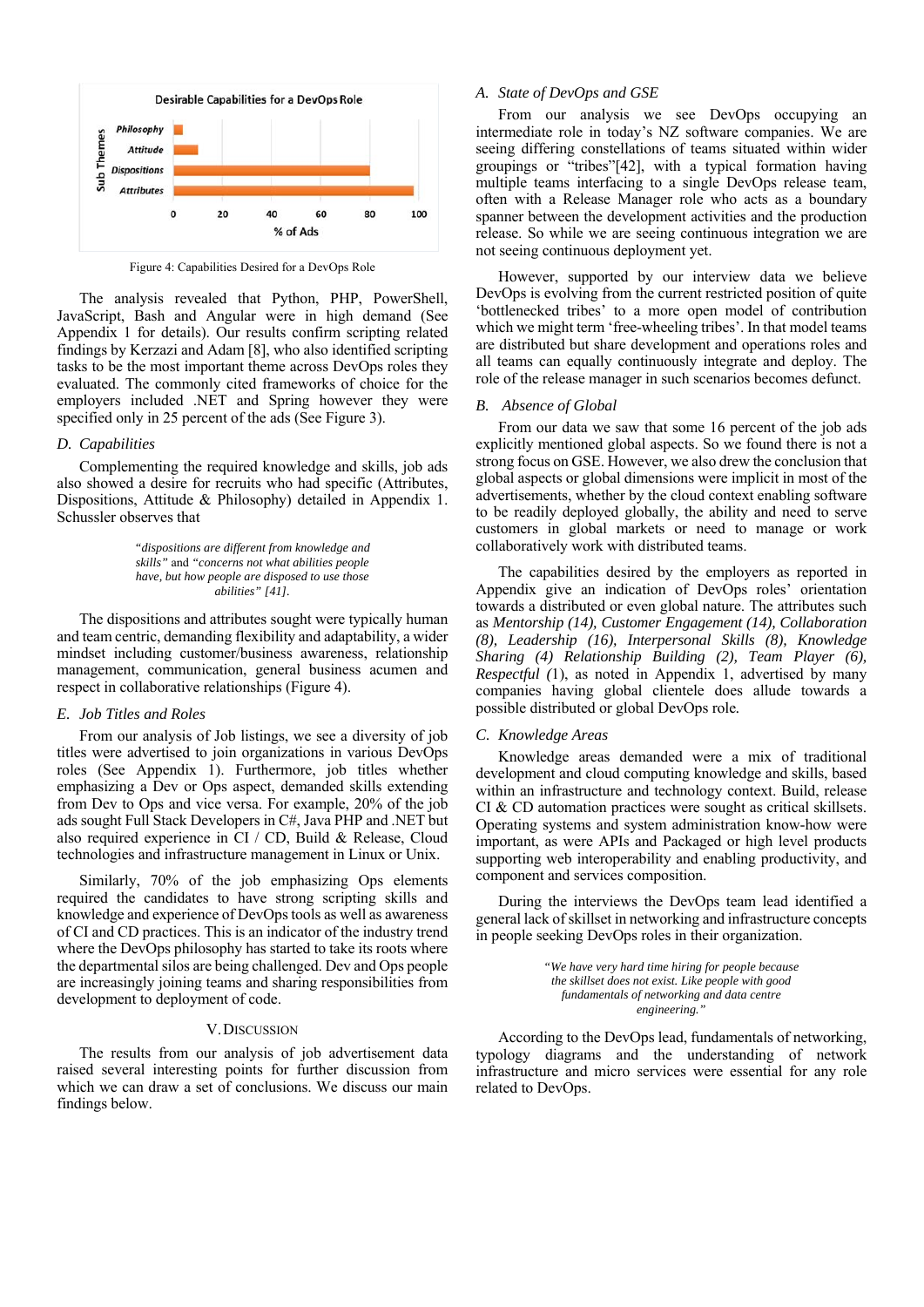In summary the knowledge areas demanded an extended development skillset comprising both application and infrastructure, configuration, maintenance, performance tuning and scheduling. In addition, an extended skillset for operations personnel comprised, system administration, networking and scripting to maintain, enhance and manipulate virtual infrastructure environments.

#### *D. Tools and Technologies*

In addition to the broader issues associated with DevOps and GSE we identified some major thematic areas which represent the context and needs of employers for DevOps personnel.

In the technology area we saw very rich and complex constellations of technologies being demanded. The picture presented was one of a sophisticated repertoire of tools to be orchestrated in order to perform DevOps functions. This richness and complexity brought its own significant learning overhead.

One of the Developers reported that getting to grips with complexity of DevOps technologies in combination with DevOps practices during the software development lifecycle was quite challenging. The team lead of this developer confirmed the challenges and added that:

#### *"Her learning curve was like 90 degrees"*

We saw specialists, typically senior technical leads, joining teams for periods of time to select or recommend, install, configure and establish working practices around specific tools sets. In a sense we could term the experts in these roles as 'Tribal Nomads'.

Similar insights were shared by industry experts during presentations at our university in NZ talking about how DevOps philosophy has started to take root in the local IT industry. They suggested that often DevOps leads move in and out of the cross functional teams as a bridging role to train and upskill people so that team members share both Dev and Ops responsibilities. As a result, the roles such as operations engineering and release engineers may well be disappearing.

Findings from our study allude to the global dimensions of a DevOps role which is sometimes expressed explicitly but more often it is implied. A possible reason could be that companies in NZ are increasingly using outsourcing as a business model and working in a globally distributed setting and distributed DevOps tribes. The interviewees in the studied organization also discussed DevOps team formations being characterized by free moving members into distributed teams that form 'guilds' ("an organic and wide-reaching "community of interest", a group of people that want to share knowledge, tools, code, and practices" [42]). Based on our study insights we believe that such 'freewheeling tribes' are expected to become more apparent in the near future. This alludes to the GSE element and a trend towards a global DevOps role.

#### *E. Languages and Frameworks*

Again with the languages and frameworks, we saw a diverse set of technologies being employed. In the development roles we saw traditional development languages (3GL's etc.), sometimes within wider vendor frameworks. Web oriented languages were common and from a more operational focus we saw the dominance of scripting languages enabling DevOps personnel to perform system administration and infrastructure management/tuning roles/tasks.

For employers, programming language skills such as those were required in combination with the underlying computing and networking knowledge. In the interviews, the training manager mentioned the absence of this combination in the fresh graduates seeking a DevOps role:

> *"When I talk to grads to find out what people are into … lot of people like Java and front end stuff but do they understand underlying computing system? That's like No!"*

### *F. Capabilities*

A broader theme that came through from analyzing the data related to the attributes and dispositions demanded of DevOps roles, was that leadership attributes were actively sought. The diagram below illustrates Quinn's leadership model, identifying four quadrants with broad profiles of activity. From our data we saw the strong emphasis on 'Transformational Leadership' roles such as Mentor, Facilitator, Innovator and Broker. These stood in contrast to the more traditionally viewed expectations of technical employees engaged in projects and task related activities, better fitting a 'Transactional Leadership' style. Expectations of taking responsibility for other team members through training and mentoring them to develop new KSCs were very evident in the job ads.

Interview data complemented the findings from job advertisement analysis and confirmed the need for broader set of capabilities and dispositions. Analysis of the interviews revealed that in addition to technical skills, for DevOps roles certain personal capabilities and dispositions were also highly valued in the industry such as analytical ability, creativity, learnability and flexibility to adapt. One of the leads stressed that

> *"You have to have quite creative mind-set to be able to build out these [virtual environments] ... it is in that weird spatial and cognitive space that a lot of people may struggle with… Understanding why things are the way they are and how things have evolved is really the key to understanding where things are going and how the industry is moving forward".*



Figure 5: Competing Values Framework of Leadership Roles [43]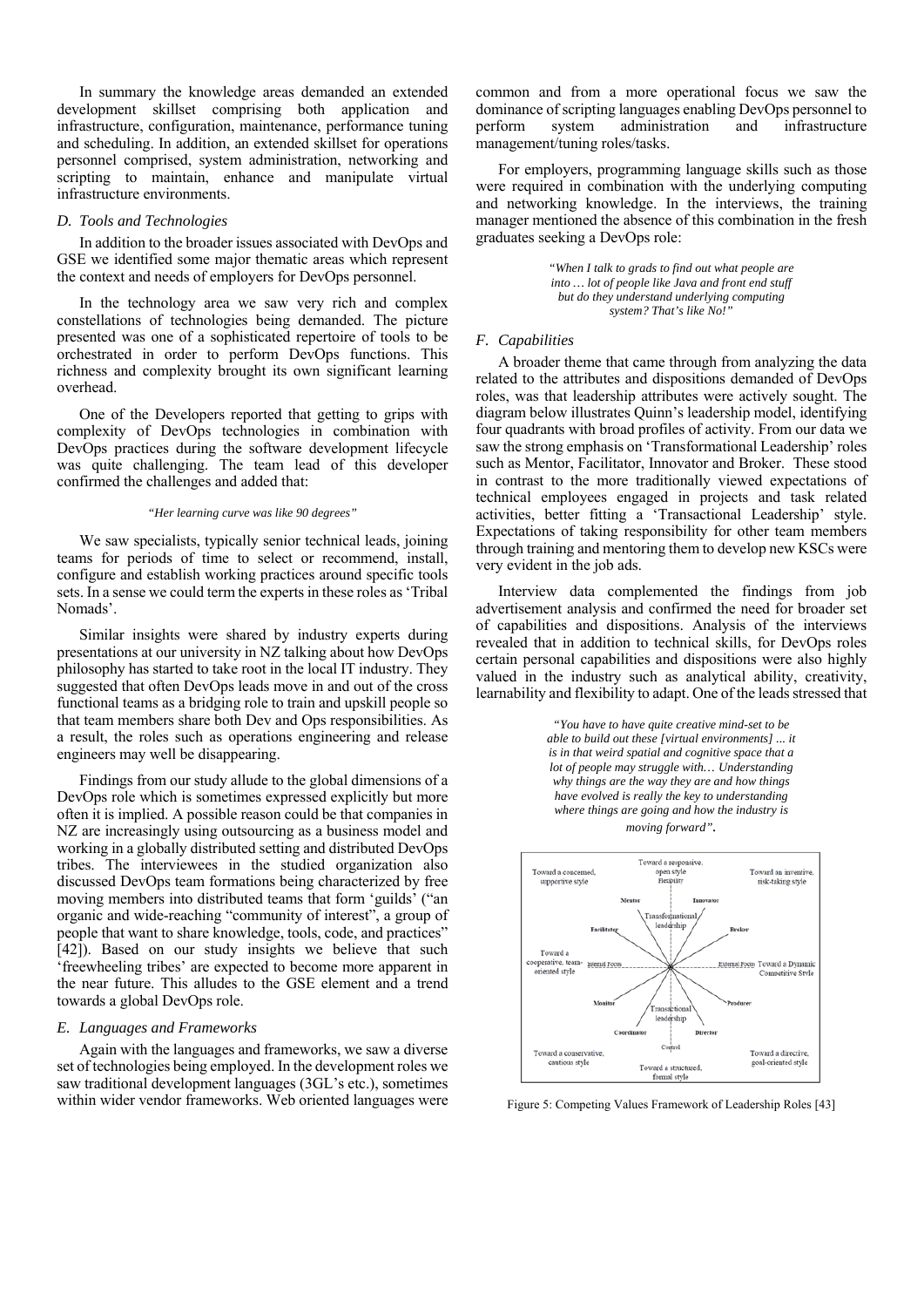# *G. GSE Related Job Tasks*

From the responsibilities that explicitly mentioned GSE related tasks, we saw DevOps framed in a context that expected skills in collaboration applying agile approaches, both across functions and across teams in distributed settings aiming towards continuous global deployment. Some explicit examples of a global DevOps role's responsibilities advertised in the job listings included *"working in conjunction with the global continuous delivery team"* and *"working on exciting global projects work across different teams"* as well as *"collaborate and interact with teams in different locations".* 

In addition to these several other capabilities that alluded to a GSE role were highly desired. For example, a candidate's ability to collaborate with multiple teams, lead and mentor team members and engage stakeholders through effective communication and interpersonal skills as noted in Appendix 1. Several job postings also noted a global clientele and/or globally distributed offices and required the candidates to be able to effectively collaborate further hinting towards a global DevOps role.

Based on the most frequently occurring topics within each theme in Appendix one a sample job advertisement could be sketched out for a (global) DevOps role in the NZ IT industry. This might be used by employers, job seekers and educators to align their efforts in seeking, training and educating for major KSCs required in a NZ or possibly in a similar SAE context.

# VI. ASSUMPTIONS AND LIMITATIONS

The main assumption of this research is that content of online job postings is a valid representation of the needs of employers from job seekers. We acknowledge that some job descriptions may not be entirely clear or accurate on the account that they are listed by recruitment agencies or employers who may not be experts in that area or have clarity around what is required. We limited our study to DevOps job advertisements from only one listing company, however we did not specify any special roles within this area nor undertook any samples of the jobs listed. We analyzed all jobs listed under Information and Communication Technology search through the keyword DevOps between 16 November 2016 and 18 November 2016.

This research has utilized a content analysis technique and an unobtrusive method of analyzing online job listing with the belief that a fairly substantial assessment of the market demands could be achieved with quite limited resources. We, therefore, do not claim complete coverage of DevOps jobs in New Zealand as related jobs listed at other venues (word of mouth, career webpages employers) might have been missed. However, we believe that job listings from a widely used and publicly available online employment facilitation platform is likely to uncover a fairly representative list of candidate KSCs in the market.

#### VII. CONCLUSIONS

This investigation has provided a snapshot of Knowledge areas, Skills and Capabilities (KSCs) to gain a reasonably comprehensive overview of employers' expectations from DevOps roles in a NZ context. Findings from this study reveal that DevOps is being adopted as a philosophy whereby

responsibilities of individual members are shared across increasingly joint Development and Operations teams. As a result, extended capabilities are desired from DevOps roles that go beyond their usual Dev or Ops strengths. This we believe will make more traditional roles such as dedicated Release Engineers fade away.

Furthermore, a GSE perspective is clearly visible as the advertised jobs actively seek dispositions of individuals to collaborate and communicate with distributed stakeholders as well as to lead and mentor team members. The study indicates that the global dimensions of a DevOps role are apparent in almost all of the advertisements sometimes by explicit mention but more often by implication. This seems to represent the state of the art in NZ, where increasingly firms are working in a globally distributed setting and constellations of distributed DevOps teams in 'freewheeling tribes' are expected to become more apparent in near future. This alludes to the GSE element and a trend towards a global DevOps role.

We expect our findings to aid employers and job seekers to provide a general view of the key KSCs to advertise and prepare for respectively. We also expect our findings to guide curriculum developments through options such as including DevOps aspects within existing courses, and creating new courses or even programs (perhaps at the postgraduate level). There are however, some questions that remain unanswered and warrant further investigation:

Are we expecting too much from employees in these roles spanning from Ops to Sys Admin to Developers? How typical is the NZ experience of DevOps industry compared to other countries in Small Advanced Economies and how different is it from large unicorn DevOps settings? What are the drivers and patterns for DevOps take-up which are unique to NZ IT compared to other countries?

In summary, we believe that DevOps is a key trend, underpinned by business drivers of continuous value delivery, and globally scalable technology platforms. However, the demands of the roles required, the inherent organizational tensions, and the ideal global configurations of such "tribes" of DevOps personnel are still emerging. In this study we have investigated DevOps from a New Zealand perspective. Yet, DevOps can definitely be seen as a global phenomenon in software engineering, the implications of which are still becoming apparent.

#### **REFERENCES**

- [1] A. Ravichandran, K. Taylor, and P. Waterhouse, "DevOps in the Ascendency," in DevOps for Digital Leaders, ed: Springer, 2016, pp. 3- 14.
- [2] D. Spinellis, "Being a DevOps Developer," IEEE Software, vol. 33, pp. 4-5, 2016.
- [3] R. Britto, D. Smite, and L.-O. Damm, "Software Architects in Large-Scale Distributed Projects: An Ericsson Case Study," IEEE Software, vol. 33, pp. 48-55, 2016.
- [4] K. Harland and H. O'Connor, "Broadening the Scope of Impact," 1 March 2015.
- [5] NZTech, "DIGITAL NATION NEW ZEALAND: An Analysis of the Impact of the Tech Sector and Technology on the New Zealand Economy - From Tech Sector to Digital Nation," New Zealand Technology Industry Association, Wellington2016 2016.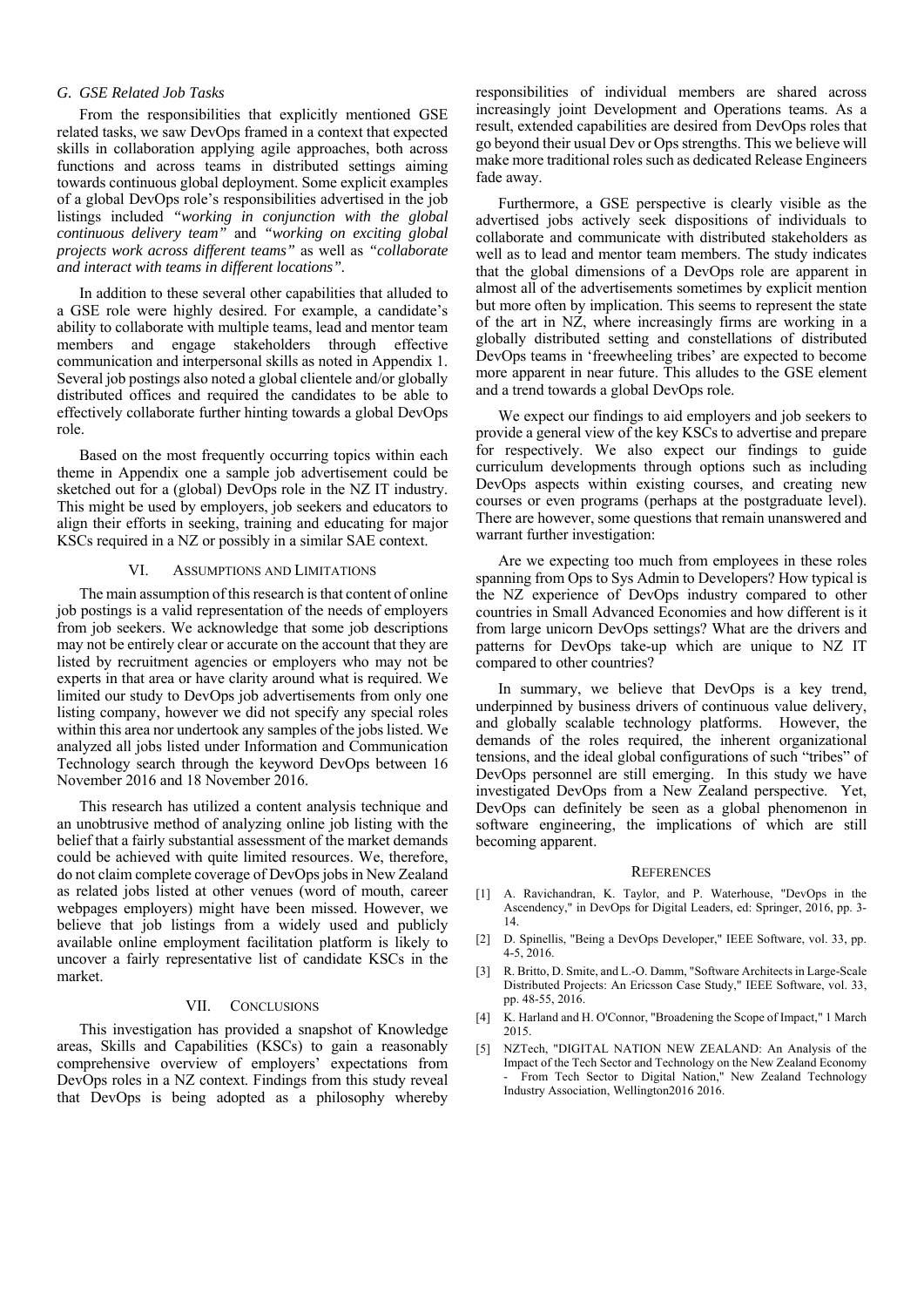- [6] J. Smeds, K. Nybom, and I. Porres, "DevOps: a definition and perceived adoption impediments," in International Conference on Agile Software Development, 2015, pp. 166-177.
- [7] A. Dyck, R. Penners, and H. Lichter, "Towards definitions for release engineering and devops," in Proceedings of the Third International Workshop on Release Engineering, 2015, pp. 3-3.
- [8] N. Kerzazi and B. Adams, "Who needs release and devops engineers, and why?," presented at the Proceedings of the International Workshop on Continuous Software Evolution and Delivery, Austin, Texas, 2016.
- [9] T. Dingsøyr and C. Lassenius, "Emerging themes in agile software development: Introduction to the special section on continuous value delivery," Information and Software Technology, vol. 77, pp. 56-60, 2016.
- [10] P. Debois, "Devops: A software revolution in the making," Journal of Information Technology Management, vol. 24, pp. 3-39, 2011.
- [11] D. DeGrandis, "Devops: So you say you want a revolution?," Cutter IT J., vol. 24, pp. 34–39, 2011.
- [12] B. Fitzgerald and K.-J. Stol, "Continuous software engineering: A roadmap and agenda," Journal of Systems and Software, vol. 123, pp. 176-189, 1// 2017.
- [13] C. Ebert, G. Gallardo, J. Hernantes, and N. Serrano, "DevOps," IEEE Software, vol. 33, pp. 94-100, 2016.
- [14] W. de Kort, "What Is DevOps?," in DevOps on the Microsoft Stack, ed: Springer, 2016, pp. 3-8.
- [15] M. Callanan and A. Spillane, "DevOps: Making It Easy to Do the Right Thing," IEEE Software, vol. 33, pp. 53-59, 2016.
- [16] M. Loukides, What is DevOps?: " O'Reilly Media, Inc.", 2012.
- [17] G. Menzel, "DevOps The Future of Application Lifecycle Automation," 2015.
- [18] P. Labs, "State of DevOps Report," 2016.
- [19] Gartner, "Hype Cycle for Application Services," Gartner, 2016.
- [20] Gartner, "By 2016, DevOps Will Evolve From a Niche to a Mainstream Strategy Employed by 25 Percent of Global 2000 Organizations," ed, March, 2015.
- [21] G. Kim. (2014). Enterprise DevOps Adoption Isn't Mandatory but Neither Is Survival. Available: http://blogs.wsj.com/cio/2014/05/22/enterprise-devops-adoption-isntmandatory-but-neither-is-survival/
- [22] XibiaLabs. (2016, 20 December 2016). Periodic Table of DevOps Tools. Available: https://xebialabs.com/periodic-table-of-devops-tools/
- [23] C. R. Litecky, K. P. Arnett, and B. Prabhakar, "The paradox of soft skills versus technical skills in IS hiring," Journal of Computer Information Systems, vol. 45, pp. 69-76, 2004.
- [24] T. Kanij, R. Merkel, and J. Grundy, "An empirical study to review and revise job responsibilities of software testers," in 2014 IEEE Symposium on Visual Languages and Human-Centric Computing (VL/HCC), 2014, pp. 89-92.
- [25] E. Diel, S. Marczak, and D. S. Cruzes, "Communication Challenges and Strategies in Distributed DevOps," in 2016 IEEE 11th International Conference on Global Software Engineering (ICGSE), 2016, pp. 24-28.
- [26] F. Calefato and F. Lanubile, "A Hub-and-Spoke Model for Tool Integration in Distributed Development," in 2016 IEEE 11th International Conference on Global Software Engineering (ICGSE), 2016, pp. 129-133.
- [27] M. A. Kennan, P. Willard, D. Cecez-Kecmanovic, and C. S. Wilson, "IS knowledge and skills sought by employers: a content analysis of Australian IS early career online job advertisements," Australasian Journal of Information Systems, vol. 15, 2008.
- [28] L. E. Lwakatare, P. Kuvaja, and M. Oivo, "Relationship of DevOps to Agile, Lean and Continuous Deployment," in Product-Focused Software Process Improvement: 17th International Conference, PROFES 2016, Trondheim, Norway, November 22-24, 2016, Proceedings, 2016, pp. 399- 415.
- [29] G. Walsham, "Doing interpretive research," European Journal of Information Systems, vol. 15, pp. 320-330, 2006.
- [30] H.-F. Hsieh and S. E. Shannon, "Three approaches to qualitative content analysis," Qualitative health research, vol. 15, pp. 1277-1288, 2005.
- [31] S. K. Bang, S. Chung, Y. Choh, and M. Dupuis, "A grounded theory analysis of modern web applications: knowledge, skills, and abilities for DevOps," in Proceedings of the 2nd annual conference on Research in information technology, 2013, pp. 61-62.
- [32] S. T. Acuña and N. Juristo, "Assigning people to roles in software projects," Software: Practice and Experience, vol. 34, pp. 675-696, 2004.
- [33] V. Braun, V. Clarke, G. Terry, P. Rohleder, and A. Lyons, "Thematic analysis," Qualitative Research in Clinical and Health Psychology, p. 95, 2014.
- [34] E. McLellan, K. M. MacQueen, and J. L. Neidig, "Beyond the qualitative interview: Data preparation and transcription," Field methods, vol. 15, pp. 63-84, 2003.
- [35] D. G. Oliver, J. M. Serovich, and T. L. Mason, "Constraints and opportunities with interview transcription: Towards reflection in qualitative research," Social forces, vol. 84, pp. 1273-1289, 2005.
- [36] (2016, 30 December 2016). NVivo. Available: http://www.qsrinternational.com/
- [37] J. Wettinger, V. Andrikopoulos, and F. Leymann, "Automated Capturing and Systematic Usage of DevOps Knowledge for Cloud Applications," in 2015 IEEE International Conference on Cloud Engineering, 2015, pp. 60- 65.
- [38] S. Krusche and L. Alperowitz, "Introduction of continuous delivery in multi-customer project courses," in Companion Proceedings of the 36th International Conference on Software Engineering, 2014, pp. 335-343.
- [39] J. Wettinger, M. Behrendt, T. Binz, U. Breitenbücher, G. Breiter, F. Leymann, et al., "Integrating Configuration Management with Modeldriven Cloud Management based on TOSCA," in CLOSER, 2013, pp. 437-446.
- [40] D. Spinellis, "Don't Install Software by Hand," IEEE software, vol. 29, pp. 86-87, 2012.
- [41] D. L. Schussler, "Defining dispositions: Wading through murky waters," The Teacher Educator, vol. 41, pp. 251-268, 2006.
- [42] H. Kniberg and A. Ivarsson, "Scaling Agile@ Spotify," online], UCVOF, ucvox. files. wordpress. com/2012/11/113617905-scaling-Agile-spotify-11. pdf, 2012.
- [43] V. Roy, C. Bernier, and L. Léveillé, "The high wire balancing act of the IS project director," ACM SIGMIS Database, vol. 37, pp. 8-39, 2006.